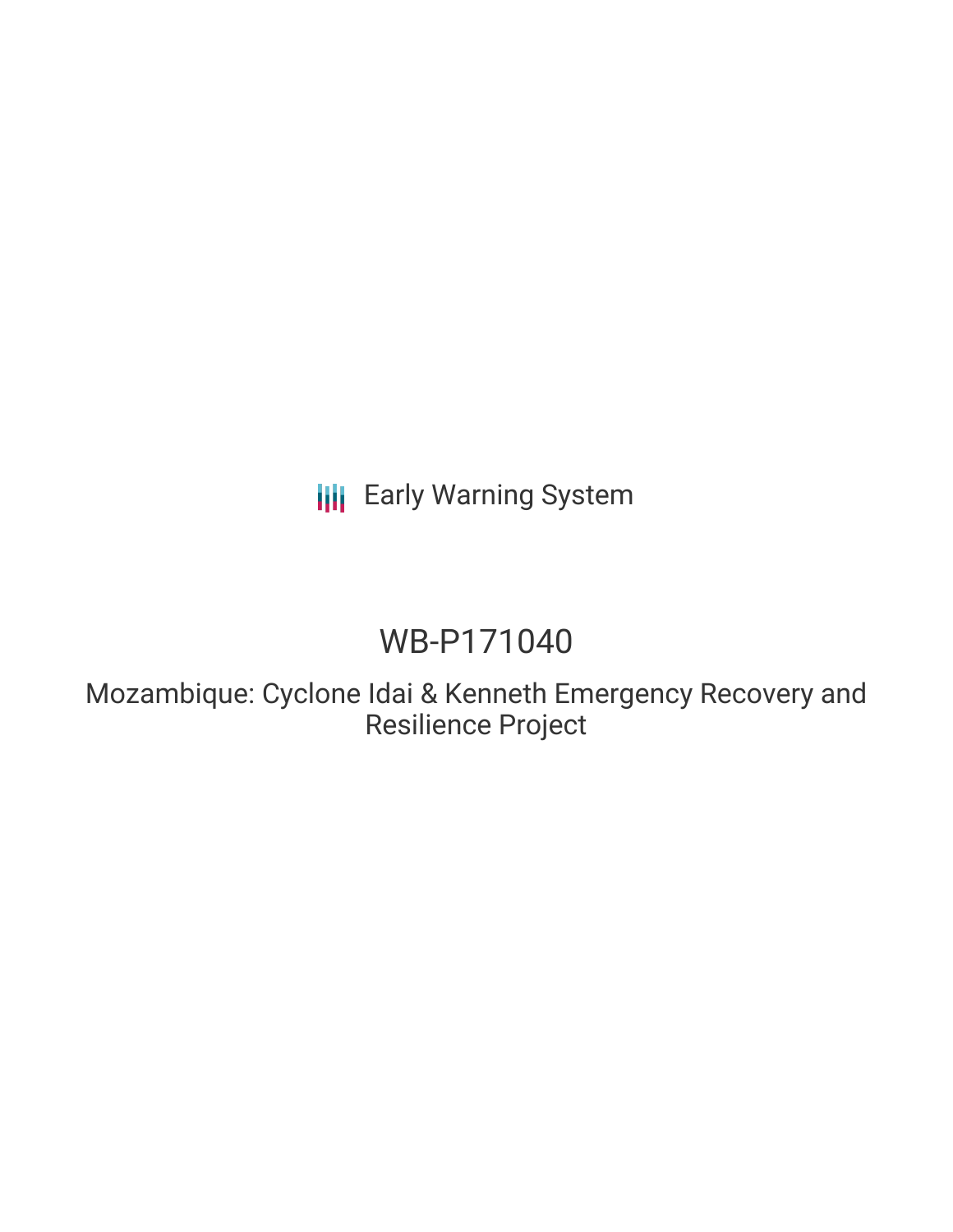

#### **Quick Facts**

| <b>Countries</b>               | Mozambique                                |
|--------------------------------|-------------------------------------------|
| <b>Specific Location</b>       | Sofala and Cabo Delgado provinces         |
| <b>Financial Institutions</b>  | World Bank (WB)                           |
| <b>Status</b>                  | Proposed                                  |
| <b>Bank Risk Rating</b>        | A                                         |
| <b>Voting Date</b>             | 2019-09-30                                |
| <b>Borrower</b>                | Government of Mozambique                  |
| <b>Sectors</b>                 | Humanitarian Response, Law and Government |
| <b>Investment Type(s)</b>      | Grant                                     |
| <b>Investment Amount (USD)</b> | \$130.00 million                          |
| <b>Project Cost (USD)</b>      | \$210.00 million                          |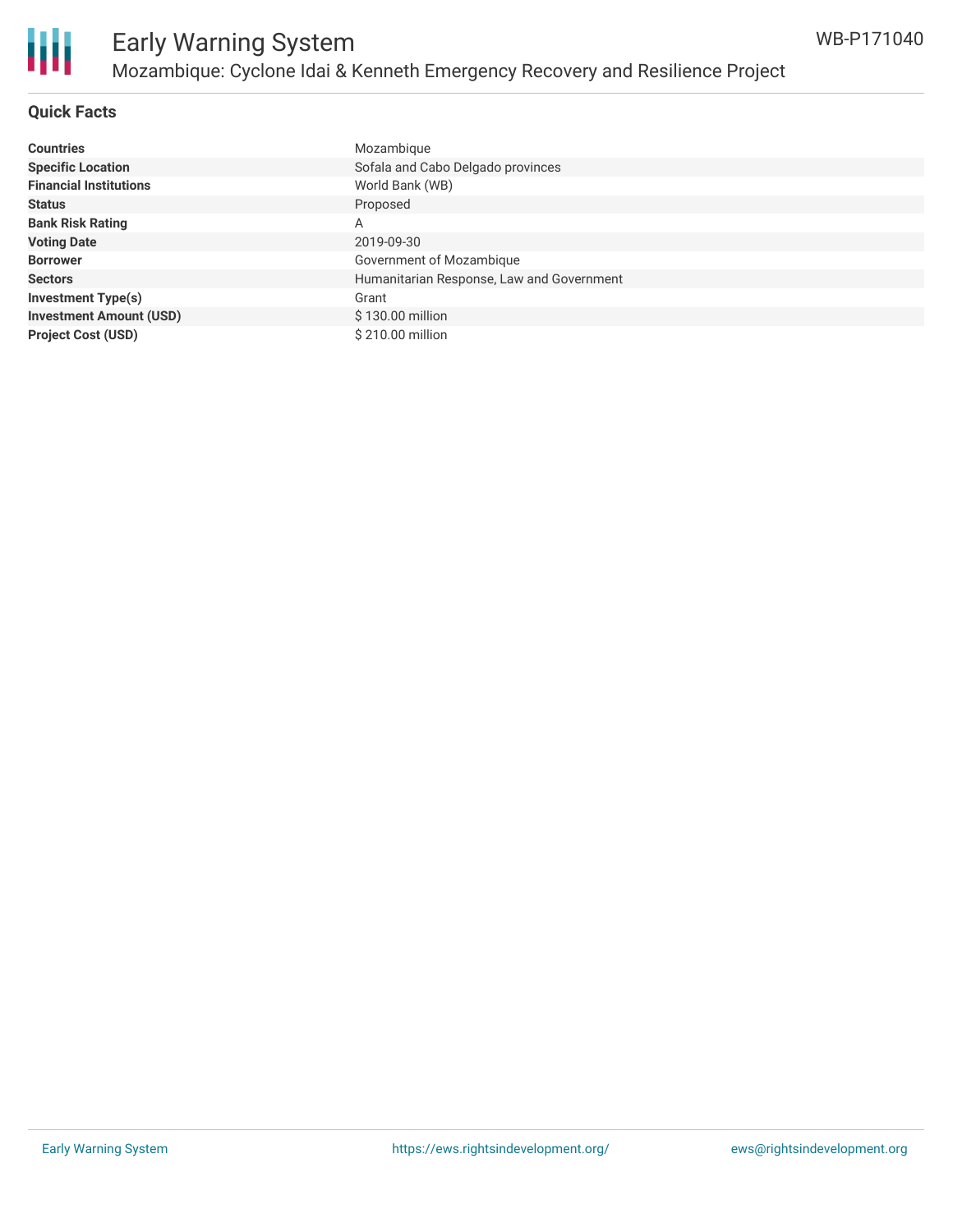

#### **Project Description**

According to bank documents, the project objective is to support the recovery of public and private infrastructure and livelihoods while strengthening climate resilience in the areas most affected by Cyclones Idai and Kenneth.

The project will address recovery needs in the coastal provinces most affected by Cyclone Idai and Kenneth, and will support climate resilience investments in the city of Beira. The coastal provinces of Sofala and Cabo Delgado have borne the brunt of Cyclone Idai and Kenneth; thus, the project will prioritize recovery of housing and public and climate resilience infrastructure across these two provinces. The project has four components:

- 1. Recovery and reconstruction of cyclone-affected areas (US\$80 million IDA). The activities to be financed under this component include (1) the repair and reconstruction of housing for selected vulnerable communities; (2) the repair and reconstruction of key public infrastructure; (3) the recovery of the private sector and economic activities.
- 2. Building Climate Resilience (US\$63 million IDA plus US\$60 million co-financing from DRIVE Program). The proposed project presents a holistic and strategic approach to reconstruction aimed at reducing the vulnerability of the city of Beira, an important economic hub that suffered large losses due to cyclone Idai, tom climate-related hazards. Building on existing Bank engagements in climate change adaptation in Beira through the Cities and Climate Change Project (P123201), this component will strengthen the resilience of the city of Beira to future climate hazards, by (1) repairing and significantly strengthening coastal protection; and (2) expanding the rehabilitated drainage system to reduce flooding in vulnerable parts of the city.
- 3. Project Implementation, Monitoring and Evaluation (US\$7 million). This Component will support the implementation of all project activities, through establishing and strengthening the capacity of GREPOC and AIAS (responsible for implementing Component 1 and 2, respectively), covering technical, fiduciary, safeguard, project management and citizen engagement capacities.
- 4. Contingent Emergency Response Component CERC (US\$0 million). This component will provide immediate response to an Eligible Crisis or Emergency, as needed. This would finance emergency works in the case of another disaster event by including a "zero-dollar" Contingency Emergency Response Component (CERC).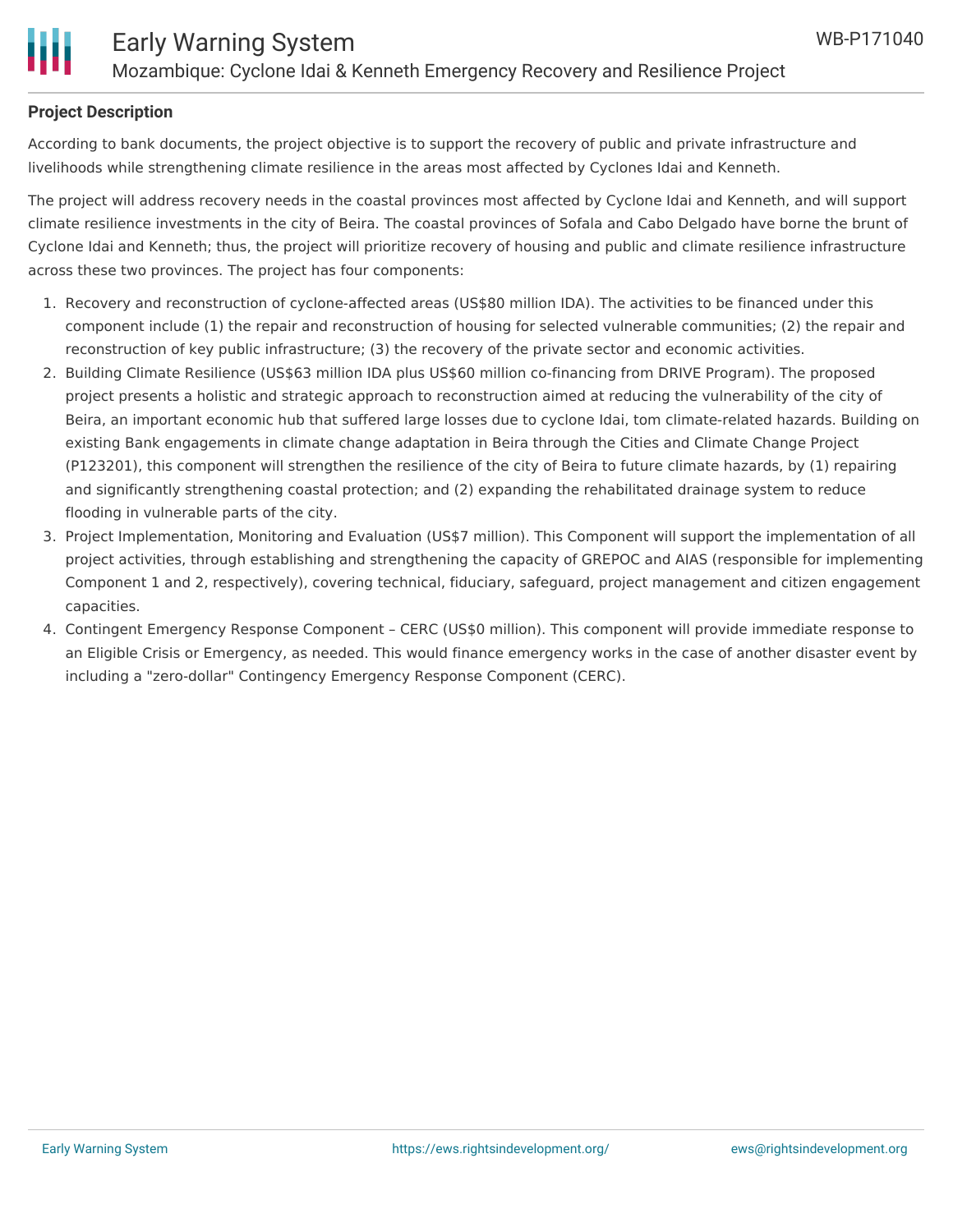

### Early Warning System Mozambique: Cyclone Idai & Kenneth Emergency Recovery and Resilience Project

#### **Investment Description**

World Bank (WB)

#### **Other Sources:**

NETHERLANDS: Min. of Foreign Affairs / Min. of Dev. Coop. 60.00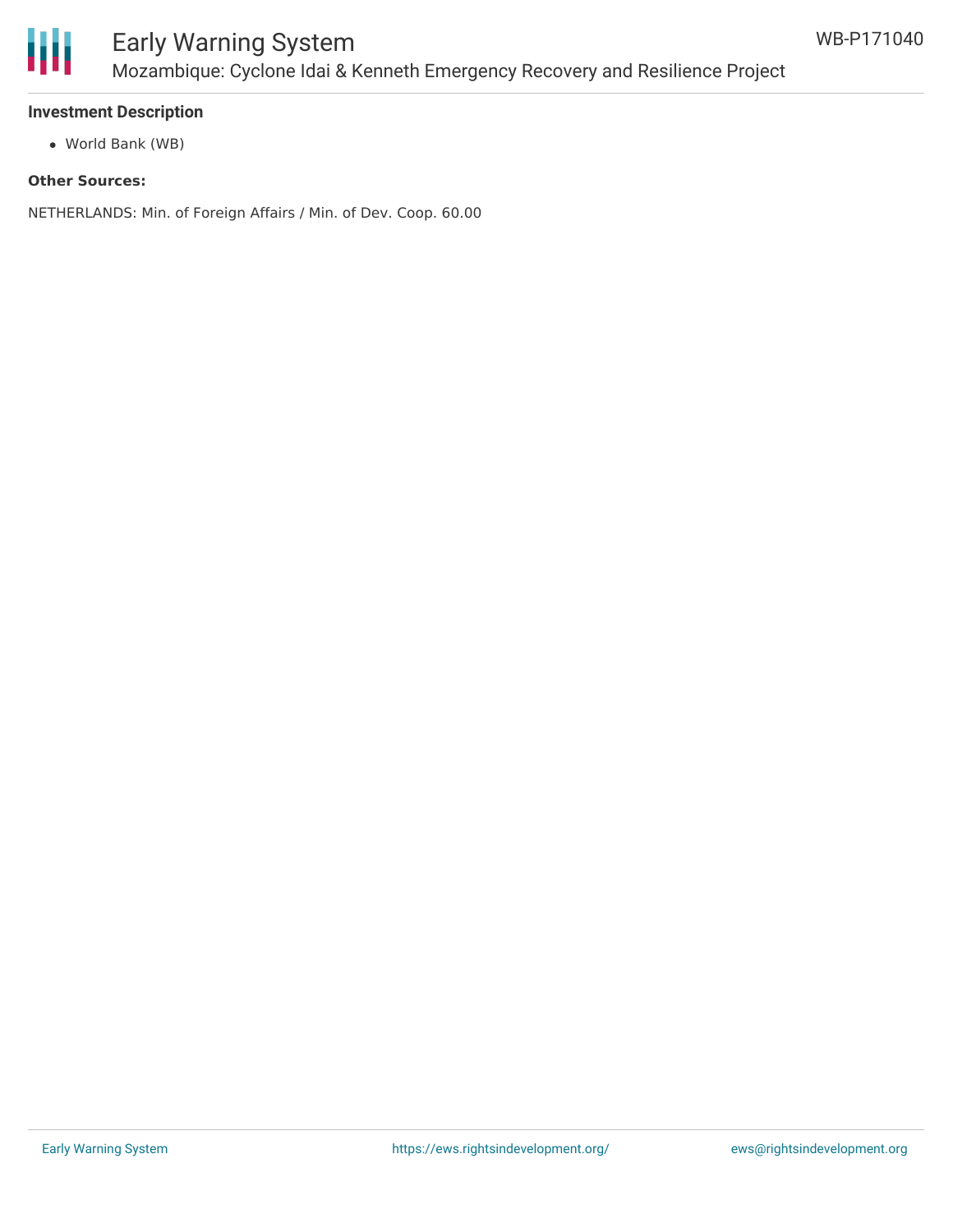

#### **Contact Information**

#### **World Bank:**

Michel Matera Sr Urban Spec. Brenden Jongman Disaster Risk Management Specialist

#### **Borrower:**

Ministry of Economy and Finance Adriano Ubisse Director of Treasury [adriano.ubisse@mef.gov.mz](mailto:adriano.ubisse@mef.gov.mz)

#### **Implementing Agencies:**

Water and Sanitation Infrastructure Administration (AIAS) Rute Nhamucho Executive Director [rumamucho@yahoo.com.br](mailto:rumamucho@yahoo.com.br)

Post-Cyclone Idai Reconstrution Office (GREPOC) Francisco Pereira Executive Director [fpereira@tvcabo.co.mz](mailto:fpereira@tvcabo.co.mz)

#### **ACCOUNTABILITY MECHANISM OF WORLD BANK**

The World Bank Inspection Panel is the independent complaint mechanism and fact-finding body for people who believe they are likely to be, or have been, adversely affected by a World Bank-financed project. If you submit a complaint to the Inspection Panel, they may investigate to assess whether the World Bank is following its own policies and procedures for preventing harm to people or the environment. You can contact the Inspection Panel or submit a complaint by emailing ipanel@worldbank.org. You can learn more about the Inspection Panel and how to file a complaint at: http://ewebapps.worldbank.org/apps/ip/Pages/Home.aspx.